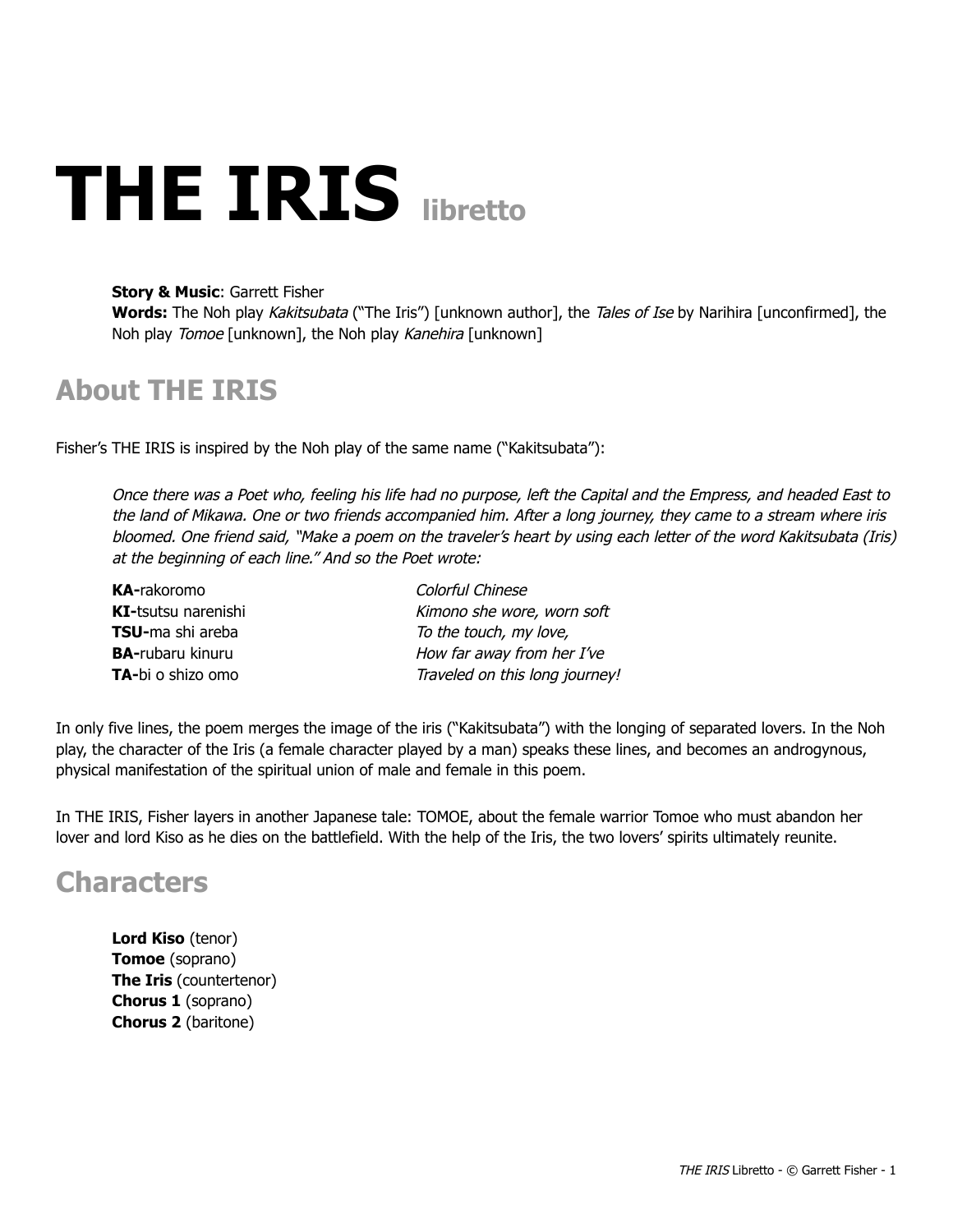## **Synopsis**

Kiso, dying on the battlefield, tells his lover and warrior Tomoe that she must abandon him in his final moments, or else their spirits' bond will forever be broken. His spirit travels to Mikawa to seek healing, and meets a mysterious character who turns out to be the spirit of the Iris. With the Iris' help, he ultimately reunites with Tomoe.

**Track 1:** Tomoe recalls the moment of Kiso's death. **Track 2:** Instrumental Prelude. **Track 3:** Tomoe tends to Kiso. As he dies, she leaves, but with the vow to reunite. **Track 4:** Led by the Chorus, Kiso's spirit travels to the land of Mikawa. **Tracks 5:** as he arrives in Mikawa, he is tested by the Chorus, questioning his love. **Track 6:** Kiso passes the test and comes to a stream of iris, where he is enraptured by their beauty. **Track 7:** He meets a mysterious woman [The Iris] who is protective of the seemingly magical iris. **Track 8:** The Iris sings the story of the iris: long ago, a mythical poet traveled East to Mikawa where his friends asked him to write poem in which the first syllables of the 5 lines spelled the word Ka-ki-tsu-ba-ta or Iris. The poem he writes merges the image of the iris with the story of the love affair between the Poet and his Lover. **Track 9:** The Iris draws the characters into her spell and story. **Track 10:** Kiso and Tomoe address each other, questioning their love. The Iris, seeing that the couple truly loves one another, joins in song [along with the Chorus] to bring the couple together. **Track 11:** The Iris reveals herself to be the Spirit of the Iris, embodying the poem and the lover's union. Kiso and Tomoe sing in recognition of resolution; the Chorus joins. Track 12-15: All celebrate in a musical culmination. **Track 16:** The Iris sings a postlude.

## **Libretto**

**Track 1: He would not have me.**

**Tomoe**: Nanji wa onna nari Shinobu tayori mo arubeshi Somukaba shiuju Sanze no chigiri tae-hate Nagaku fukyo-o to notamaeba

**Track 2: Gathering grief-**

Instrumental prelude.

**Track 3: Final farewell.**

**Kiso:** ware narade shita-himo toku na asagaho no yufukage matanu hana ni ha ari to mo ha ari to mo–

**Tomoe:** ware narade shita-himo toku na

"Since you are a woman You shall find a hiding place. Disobey: master and servant's Three-live long bond binding shall break, Forever I shall disown you." Thus he spoke.

**Kiso:** Loose your trouser cord my sweet, for none but me, though I know full well you are a morning glory gone before the evening comes

**Tomoe:** Loose your trouser cord my sweet, for none but me,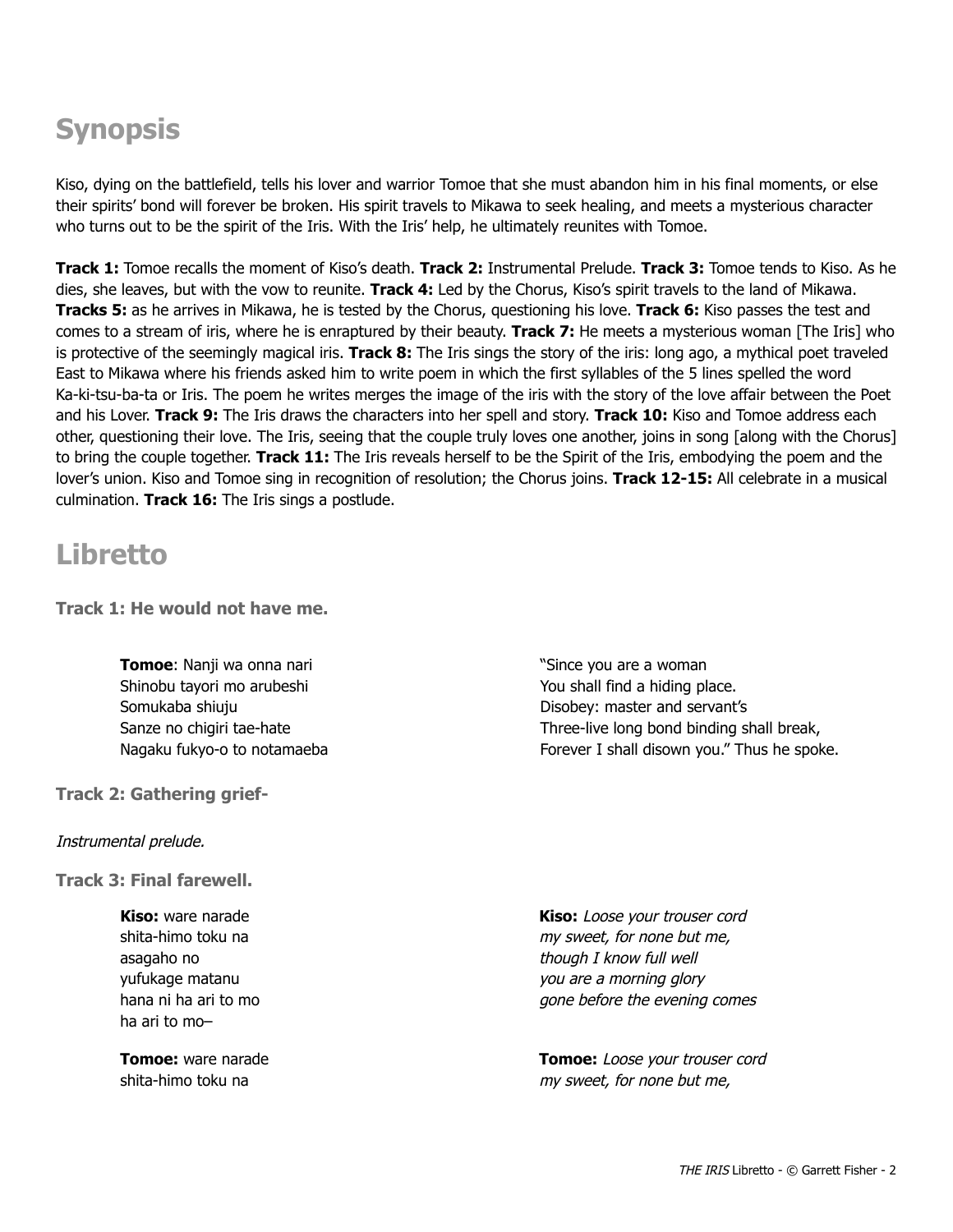Music interlude.

**Tomoe:** Ahi-mite ha kokoro hitotsu wo– hitotsu wo–

**Tomoe & Kiso:** Ahi-mite ha kokoro **Tomoe & Kiso:**together we two

**Kiso:** ahi-mite ha kokoro-<br> **Kiso:** together we two

**Kiso:** ahi-mite ha kokoro-<br>**Kiso:** together we two

**Tomoe & Kiso:** ahi-mite ha hitotsu wo-<br>**Tomoe & Kiso:** *let our hearts flow into one* 

THE IRIS enters.

**Iris:** Ahi-mite ha kokoro hitotsu wohitotsu wo-

**Iris & Tomoe:** Ahimite ha kokoro **Integrational Iris & Tomoe:** Together we two-

**Iris:** hitotsu wo

**Tomoe:** Ahi-mite ha kokoro Ahi-mite ha ahi-mite ha hitotsu wo-

**Iris:** Ahi-mite ha kokoro kokoro Ahi-mite ha to-

asagaho no– no– though I know full well **Kiso:** asagaho no– no– **Kiso:** Though I know full well **Tomoe & Kiso:** yufukage matanu **Tomoe & Kiso:** *you are a morning glory* **Tomoe:** hana ni ha ari to mo– **Tomoe: Tomoe:** gone before the evening comes **Kiso:** hana ni ha ari to mo-<br>**Kiso:** gone before the evening comes **Tomoe:** hana ni ha ari to mo-<br>**Tomoe:** gone before the evening comes **Kiso & Tomoe:** hana ni ha ari to mo-<br>**Kiso & Tomoe:** gone before the evening comes **Tomoe:** together we two let our hearts flow into one

**Kiso:** ahi-mite kokoro **Kiso: Kiso:** together we two **Tomoe:** hitotsu wo– **Tomoe:** let our hearts flow into one **Tomoe:** ahi-mite ha hitotsu wo-<br>**Tomoe:** let our hearts flow into one

> **Iris:** Together we two-Let our hearts flow into one

**Tomoe:** Together we two-Together we two Let our hearts flow into one

Together we twolet our hearts flow into one-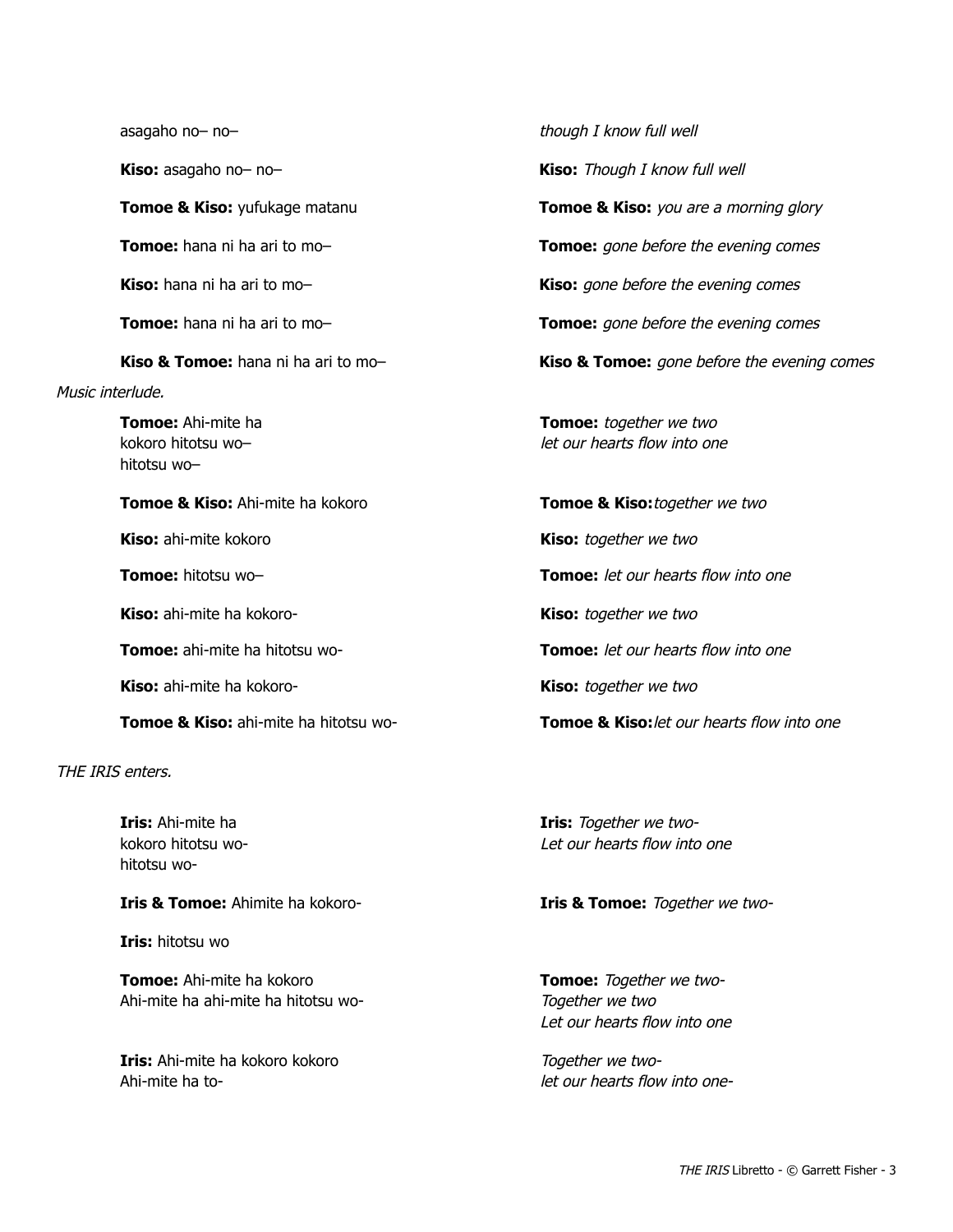**Kiso:** Ahi-mite ha kokorohitotsu wohitotsu wo-

The music stops, leaving only the Indian harmonium drone.

#### Tomoe moves away from Kiso.

**Kiso:** let our hearts flow into onetogether we two-

| Tomoe: Futari shite-              | Tomoe: Together we two                  |
|-----------------------------------|-----------------------------------------|
| Kiso: musubishi himo wo-          | Kiso: reknotted my trouser cord         |
| <b>Tomoe:</b> hitori shite-       | <b>Tomoe:</b> and I promise you         |
| <b>Iris:</b> ahi-miru made ha     | <b>Iris:</b> till I am with you again   |
| <b>Kiso:</b> Futari shite-        | <b>Kiso:</b> Together we two            |
| Tomoe: musubishi himo wo-         | Tomoe: reknotted my trouser cord        |
| Iris: hitori shite-               | <b>Iris:</b> and I promise you          |
| <b>Tomoe:</b> ahi-miru made ha-   | <b>Tomoe:</b> till I am with you again  |
| Kiso: Futari shite-               | Kiso: Together we two                   |
| Iris: shite-                      |                                         |
| Tomoe: musubishi himo wo-         | Tomoe: reknotted my trouser cord        |
| Kiso: hitori shite-               | Kiso: and I promise you                 |
| Tomoe: ahi-miru made ha-          | Tomoe: till I am with you again         |
| Kiso: tokaji to zo omofu-         | Kiso: not to loose it on my own         |
| Tomoe: tokaji to zo omofu-        | Tomoe: not to loose it on my own        |
| Kiso: tokaji to zo omofu-         | Kiso: not to loose it on my own         |
| Kiso & Tomoe: tokaji to zo omofu- | Kiso & Tomoe: not to loose it on my own |

#### Kiso dies and Tomoe exits.

**Track 4: Journey to Mikawa**

Instrumental interlude. Kiso [now a spirit] departs for the Land of Mikawa, accompanied by the Chorus.

**Chorus 1 & 2:** Kakitsubata, Kakitsubata–

**Kiso & Chorus 1 & 2:** Kakitsubata, Kakitsubata–

Instrumental interlude.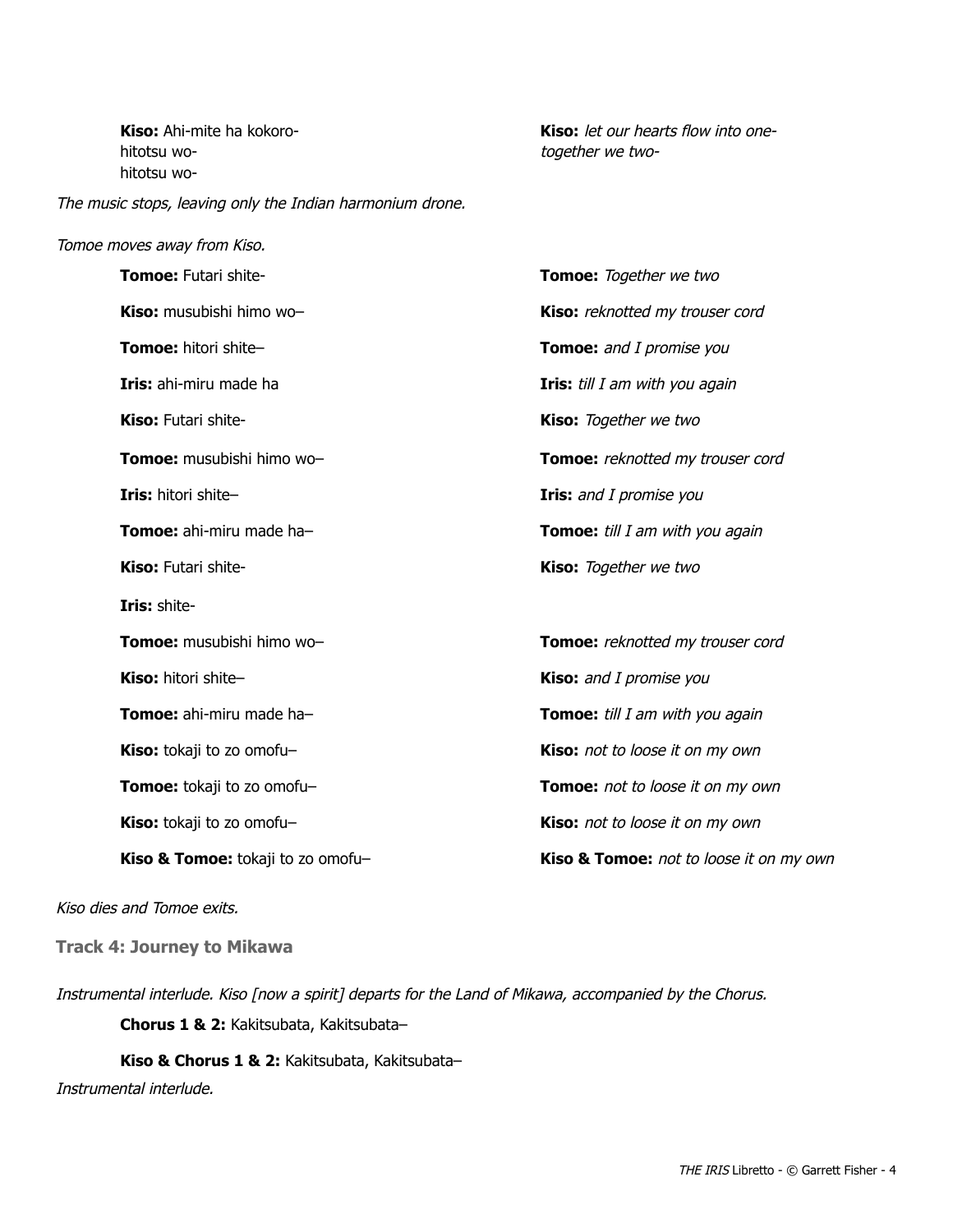**Chorus 1 & 2:** Kore wa shokoku ikken no so nite soro Ware kono aida wa miyako ni soraite Mata kore yori togoku angay to kokorozahi soro

**Kiso:** Kakitsubata, kakitsubata–

Kiso & Chorus 1 & 2: Kakitsubata, Kakitsubata-

#### Instrumental interlude.

**Kiso & Chorus 1 & 2:** Kore wa shokoku ikken no so nite soro Ware kono aida wa miyako ni soraite Mata kore yori togoku angay to kokorozahi soro

**Chorus 1:** iube no–

**Chorus 2:** iube no–

**Chorus 1 & 2: kari makura** iube no kari makura yado yado wa amata ni kawaredomo

**Kiso & Chorus 1 & 2:** yado yado wa amata ni kawaredomo

**Chorus 1 & 2:** Kakitsubata, kakitsubata–

Kiso & Chorus 1 & 2: Kakitsubata, Kakitsubata, Kakitsubata, Kakitsubata– mikawa no kuni ni tsukinikeri

**Chorus 1 & 2:** Isogi soro aida Hodo no Mikawa

Kiso & Chorus 1 & 2: Isogi soro aida Hodo no Mikawa

[ Kiso & Chorus 1 & 2: Isogi soro aida Hodo no Mikawa ]

**Chorus 1 & 2:** I am on a pilgrimage through various provinces. I have been staying at the capital. Now I intend to make a pilgrimage to the Eastern provinces.

**Kiso & Chorus 1 & 2:** *I am on a pilgrimages* through various provinces. I have been staying at the capital. Now I intend to make a pilgrimage to the Eastern provinces.

**Chorus 1 & 2:** From night to night I've slept on new pillows At lodgings many and diverse.

**Kiso & Chorus 1:** iube no kari makura– **Kiso & Chorus 1:** from night to night I've slept on new pillows

**Chorus 2:** iube no– **Chorus 2:** from night to night

**Kiso & Chorus 1 & 2: At lodgings** many and diverse

**Kiso & Chorus 1 & 2:** The Iris The iris, The iris To the land of Mikawa I have come.

**Chorus 1 & 2:** I have traveled fast to the land of Mikawa.

**Kiso & Chorus 1 & 2:**I have traveled fast to the land of Mikawa.

**Kiso & Chorus 1 & 2:** *I have traveled fast* to the land of Mikawa.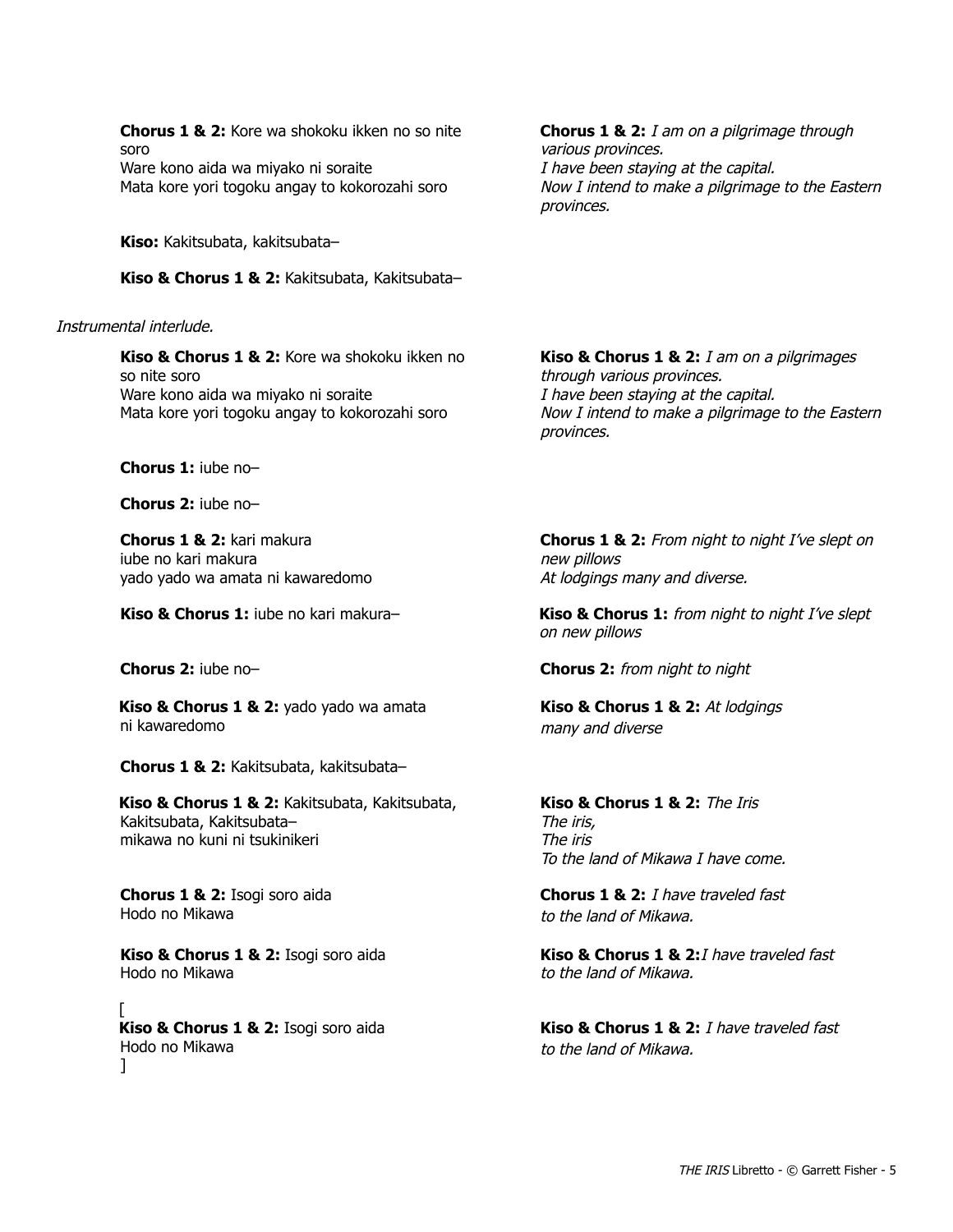**Kiso & Chorus 1 & 2: Mata kore naru sawa-be ni** kakitsubata no ima o sakari to miete soro

**Kiso & Chorus 1 & 2:** Now in that stream, I see Iris in full bloom.

**Track 5: Where shadows trail**

As Kiso arrives at the land of Mikawa, Chorus 1 and 2 taunt him.

**Chorus 1: Omofu kahi** Naki yo narikeri Toshi-tsuki wo Ada ni chigirite Ware ya sumahisi

**Chorus 2:** Kakikurasu kokoro no yami ni madofiniki yume ututu to fa–

**Chorus 1:** Giving you my love Then meant nothing in the end. All those months and years I pledged my life with you Did I not speak from the heart?

Shadows on the darkness of my heart have left me in confusiondream or truth?

**Track 6: To kakitsubata: iris**

During an instrumental interlude, THE IRIS watches as Kiso enters Mikawa.

**Iris: Ka.** Ka-ra-koromo **Ki.** Ki-tsutsu narenishi **Tsu.** Tsu-ma shi areba **Ba.** Ba-rubaru kinuru **Ta.** Ta-bi o shizo omo Ka-ki-tsu-ba-ta.

**Track 7: In a stream, singing**

**Iris:** No, no, no on-so On-so, no, no, o, no on-so-Nanishini sono sawa niwa yasurai-tamai soro zo.

Kiso: Kakitsubata no omoshiro-sa ni nagame-ite soro.

**Iris:** Toriwaki nagame-tamaekashi Iro mo hitoshio ko-murasaki no nabete no hana no yukari tomo

Kiso: Nanishini sono sawa niwa yasurai-tamai soro zo.

**Iris:** Colorful Chinese Kimono she wore, worn soft To the touch, my love, How far away from her I've Traveled on this long journey! **The Iris.**

**Iris:** You, you holy man-

What makes you linger by that stream?

**Kiso:** The kakitsubata here are so beautiful that I have stopped to look at them.

**Iris:** With special attention I hope you view them. Their tint is of a deeper purple than the ordinary flowers of their kin.

**Kiso:** What makes you linger by that stream?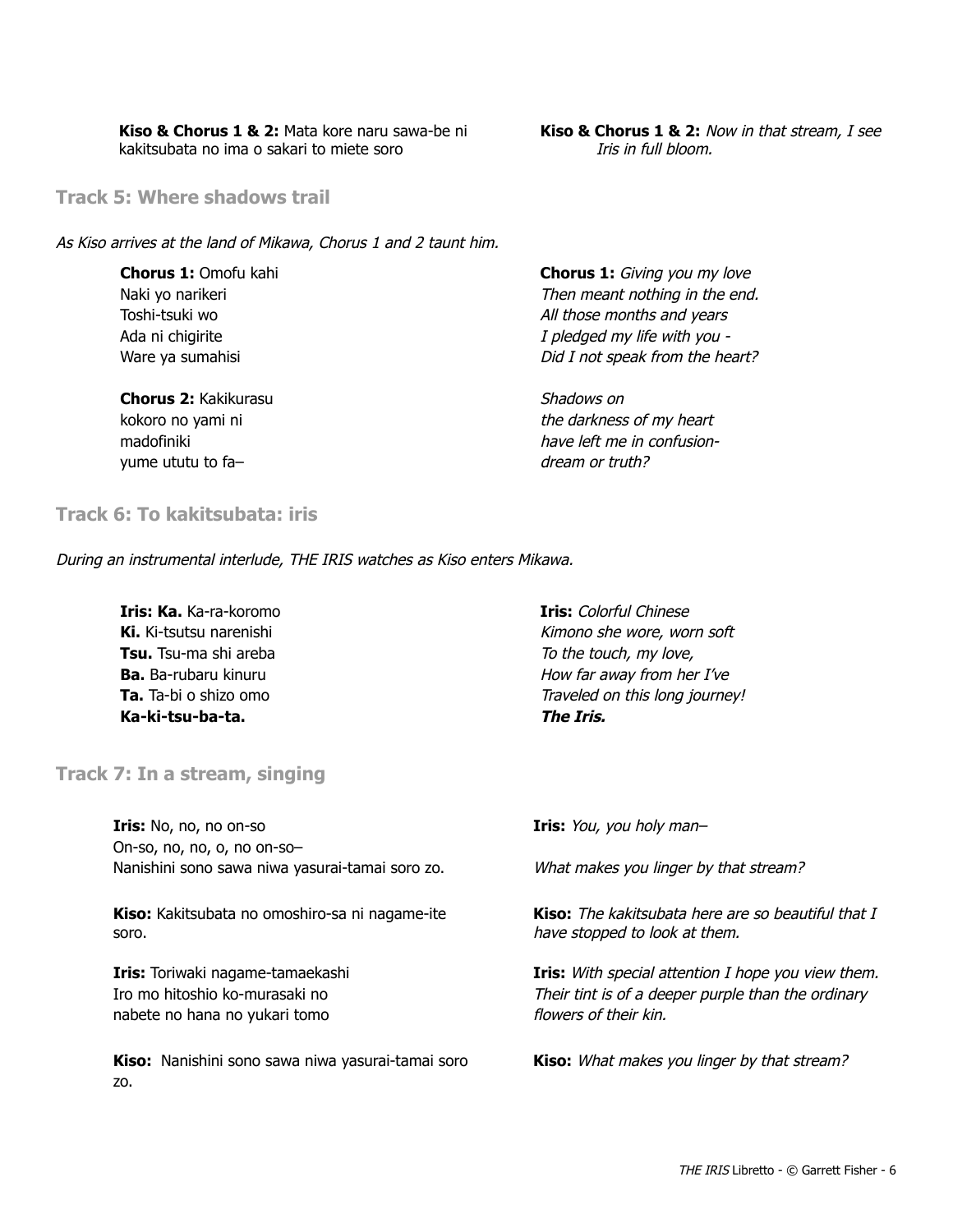**Iris:** Kakitsubata no omoshiro-sa ni nagame-ite soro.

**Kiso:** Sasuga ni kono kakitsubata wa **Kiso:** Indeed, the kakitsubata

[ **Iris:** Iro mo hitoshio-**Kiso:** Nanishini sono sawa niwa yasurai-tamai soro zo. ] [ **Kiso:** Iro mo hitoshio-

Iris: Kakitsubata no omoshiro-sa ni nagame-ite soro. **]**

no

#### **Track 8: Mikawa as lyric–**

**Iris:** Kore koso Mikawa geni geni Mikawa Kakitsubata no meisho nite sorae Kakitsubata no meisho nite sorae Kore koso Mikawa geni geni Mikawa Kakitsubata no meisho nite sorae no meisho nite sorae

**Kiso:** Kore koso Mikawa geni geni no kakitsubata wa Koka nimo yomarekeru to nari

**Iris**: Kore koso Mikawa-

**Kiso:** Kore koso Mikawa-

**Iris:** Geni geni Mikawa-

**Kiso:** geni geni no kakitsubata wa-

**Iris:** kakitsubata no meisho nite sorae, no meisho nite sorae**Iris:** The kakitsubata here are so beautiful that I have stopped to look at them.

**Iris:** Their tint– **Kiso:** What makes you linger by that stream?

**Kiso:** Their tint– **Iris:** What makes you linger by that stream?

**Kiso & Iris:** Iro mo hitoshio ko-murasaki **Kiso & Iris:** Their tint is of a deeper purple

**Kiso:** nabete no hana no yukari tomo **Kiso:** than the ordinary flowers of their kin.

**Iris:** nabete no hana no yukari tomo **IFIS:** than the ordinary flowers of their kin.

**Iris:** This is none other than the land of Mikawa Indeed, Mikawa-Known for its kakitsubata. Known for its kakitsubata.

**Kiso:** This is none other than the land of Mikawa Indeed, the kakitsubata Were the subject of an old poem, I am told.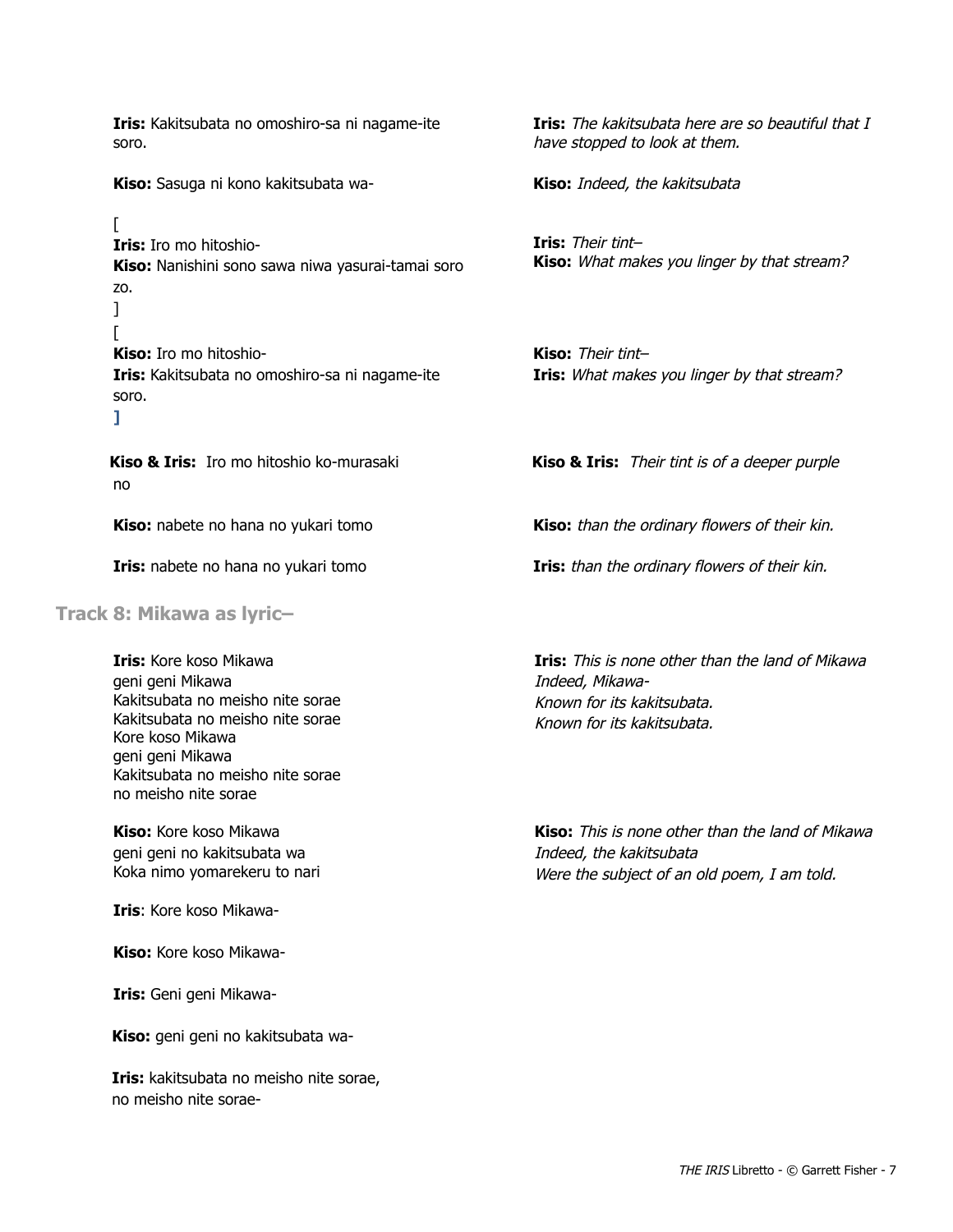**Kiso:** koka nimo yomarekeru to nari-

**Kiso & Iris:** [Waterfall Canon] Kakitsubata, etc.

**Iris:** aru hito kakitsubata to iu itsu-moji o ku no kami ni okite tabi no kokoro o yome to i-ikereba

**Kiso:** ikereba-

**Iris: KAra-koromo** KI-tsutsu narenishi TSU-ma shi areba BA-rubaru kinuru TA-bi o shizo omo

**Iris:** Someone said, "Put each of the five letters, ka-ki-tsu-ba-ta at the head of a line and express the traveler's thought in a poem. At this:

**Iris:** Colorful Chinese Kimono she wore, worn soft To the touch, my love, How far away from her I've Traveled on this long journey!

**Kiso:** aru hito kakitsubata to iu itsu-moji o ku no kami ni okite tabi no kokoro o yome to i-ikereba

Iris: aru hito kakitsubata to iu itsu-moji o ku no kami ni okite tabi no kokoro o yome to i-ikereba

**Iris & Kiso: KAra-koromo** KI-tsutsu narenishi

TSU-ma shi areba BA-rubaru kinuru TA-bi o shizo omo

Chorus 1 and Chorus 2 appear.

**Iris**: O-

**Chorus 2 & Chorus 1: KAra-koromo** KI-tsutsu narenishi

TSU-ma shi areba BA-rubaru kinuru TA-bi o shizo omo

#### **Kiso:** O-

**Iris, Kiso, Chorus 2 & Chorus 1:** [Waterfall canon] Kakitsubata, etc.

 $\lceil$ 

Kiso & Iris: Kiso: aru hito kakitsubata to iu itsu-moji o ku no kami ni okite tabi no kokoro o yome to i-ikereba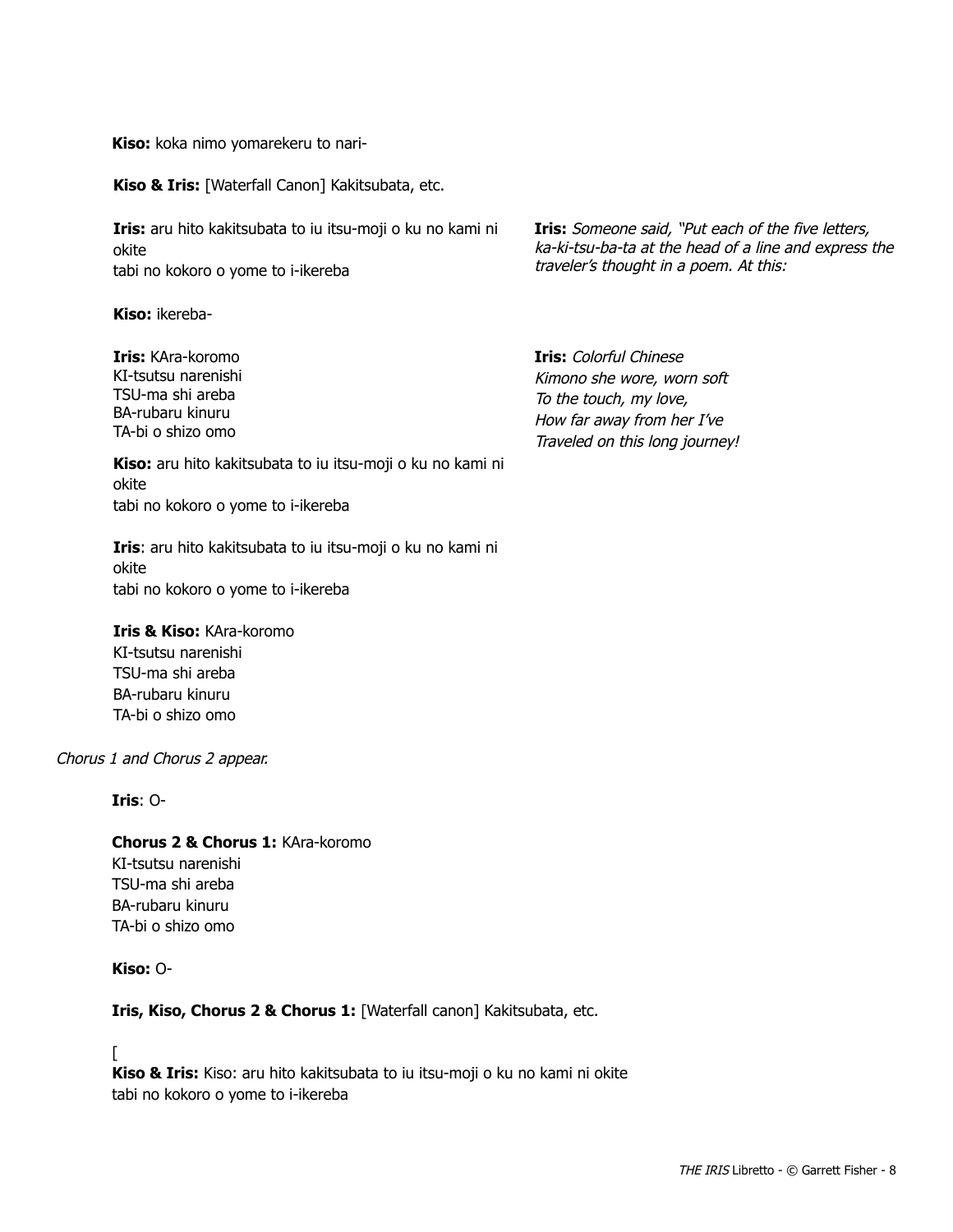**Chorus 2 & Chorus 1:** Kiso: aru hito kakitsubata to iu itsu-moji o ku no kami ni okite tabi no kokoro o yome to i-ikereba  $\mathbf{I}$ 

Kiso, Iris, Chorus 2 & Chorus 1: KAra-koromo

KI-tsutsu narenishi TSU-ma shi areba BA-rubaru kinuru TA-bi o shizo omo

**Kiso, Iris, Chorus 2 & Chorus 1:** Kakitsubata, kakitsubata, kakitsubata, kakitsubata, kakitsubata, kakitsubata, kakitsubata-

#### **Track 9: Their past lures**

**Iris:** Ato na hedate so kakitsubata Ato na hedate so kakitsubata Sawa-be no mizu no asakarazu Chigirishi hito mo

**Chorus 1 & 2:** Kakitsubata, kakitsubata, kakitsubata-

**Iris:** Ato na hedate so kakitsubata Ato na hedate so kakitsubata Sawa-be no mizu no asakarazu Chigirishi hito mo

**Track 10: With longing.**

#### [

**Tomoe:** Nakanaka ni Tomoe to iishi onna musha onna tote go-saigo ni meshi-qusezarishi sono urami shiushin nokotte ima made mo kunpen ni tsukae-mo-osedomo urami wa nao mo ariso-umi no

**Kiso: Nanji wa onna nari** Shinobu tayori mo aru-beshi. Somukaba shiujiu San-za no chigiri tae-hate Nagaku fukyo-o to notamaeba ]

**Iris:** The Past, don't screen it out, kakitsubata, The Past, don't screen it out, kakitsubata, In the river water. Never shallow Was the vow of the Man.

**Iris:** The Past, don't screen it out, kakitsubata, The Past, don't screen it out, kakitsubata, In the river water. Never shallow Was the vow of the Man.

I am Tomoe. A woman warrior, a woman to his death my lord did not allow to follow him. My grief become an attachment still remains. Even to this day Although I wait on my lord this grief still now lies, wild sea and deep.

Since you are a woman, a place of hiding you will find for yourself. Should you disobey, master and servant's three-live long bond binding us will break, Forever will I disown you.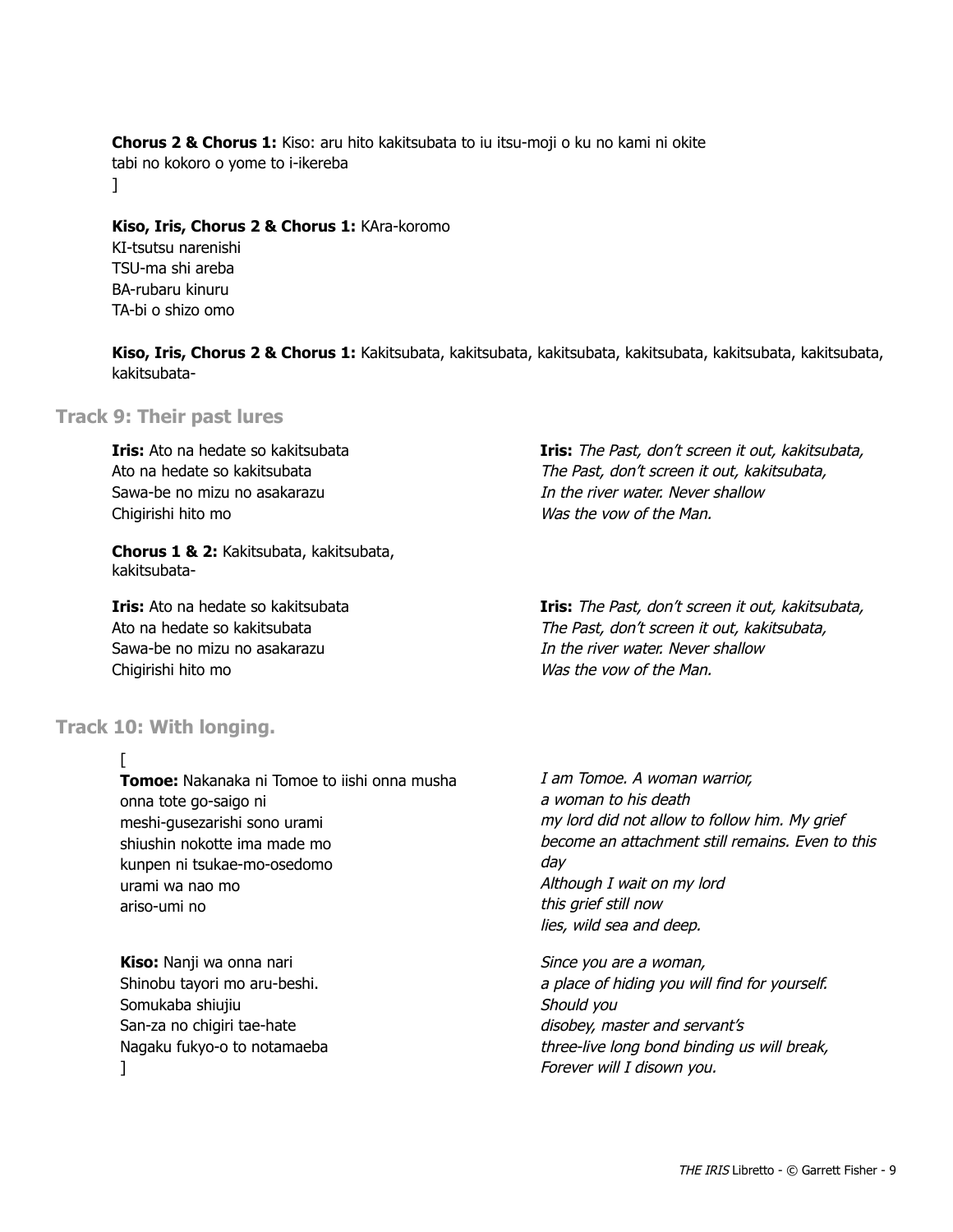The music continues with a slow beat.

#### $\Gamma$

**Tomoe:** Nakanaka ni Tomoe to iishi onna musha onna tote go-saigo ni meshi-qusezarishi sono urami shiushin nokotte ima made mo kunpen ni tsukae-mo-osedomo urami wa nao mo ariso-umi no

**Kiso:** Nanji wa onna nari Shinobu tayori mo aru-beshi. Somukaba shiujiu San-za no chigiri tae-hate Nagaku fukyo-o to notamaeba **]**

Chorus 1 and 2 step forward.

#### **Chorus 1 & 2: Wasururan to**

Omofu kokoro no Utagahi ni Arishi yori ke ni Mono zo kanashiki

#### **Kiso & Tomoe & Chorus 2 & Chorus 1:**

Wasururan to Omofu kokoro no Utagahi ni Arishi yori ke ni Mono zo kanashiki

#### The Iris appears.

Hitabaru ni Kimi ga kata ni zo Yoru to naku naru

 $\Gamma$ Hitabaru ni Kimi ga kata ni zo Yoru to naku naru

#### **Chorus 2 & Chorus 1: Hita ha isa**

**Chorus 1 & 2:** In my heart of hearts, I am constantly afraid You may forget me, Till I feel a greater pain Than I ever did before.

#### Kiso & Tomoe & Chorus 2 & Chorus 1: *In my*

heart of hearts, I am constantly afraid You may forget me, Till I feel a greater pain Than I ever did before.

**Iris:** Ta no mu no kari no **IFIS:** The wild goose that haunts the fields, Startled, wings her way Eagerly to where you are– Crying, she [he] is yours

**Iris:** The wild goose that haunts the fields, **Iris:** The wild goose that haunts the fields, Startled, wings her way Eagerly to where you are–

Crying, she is yours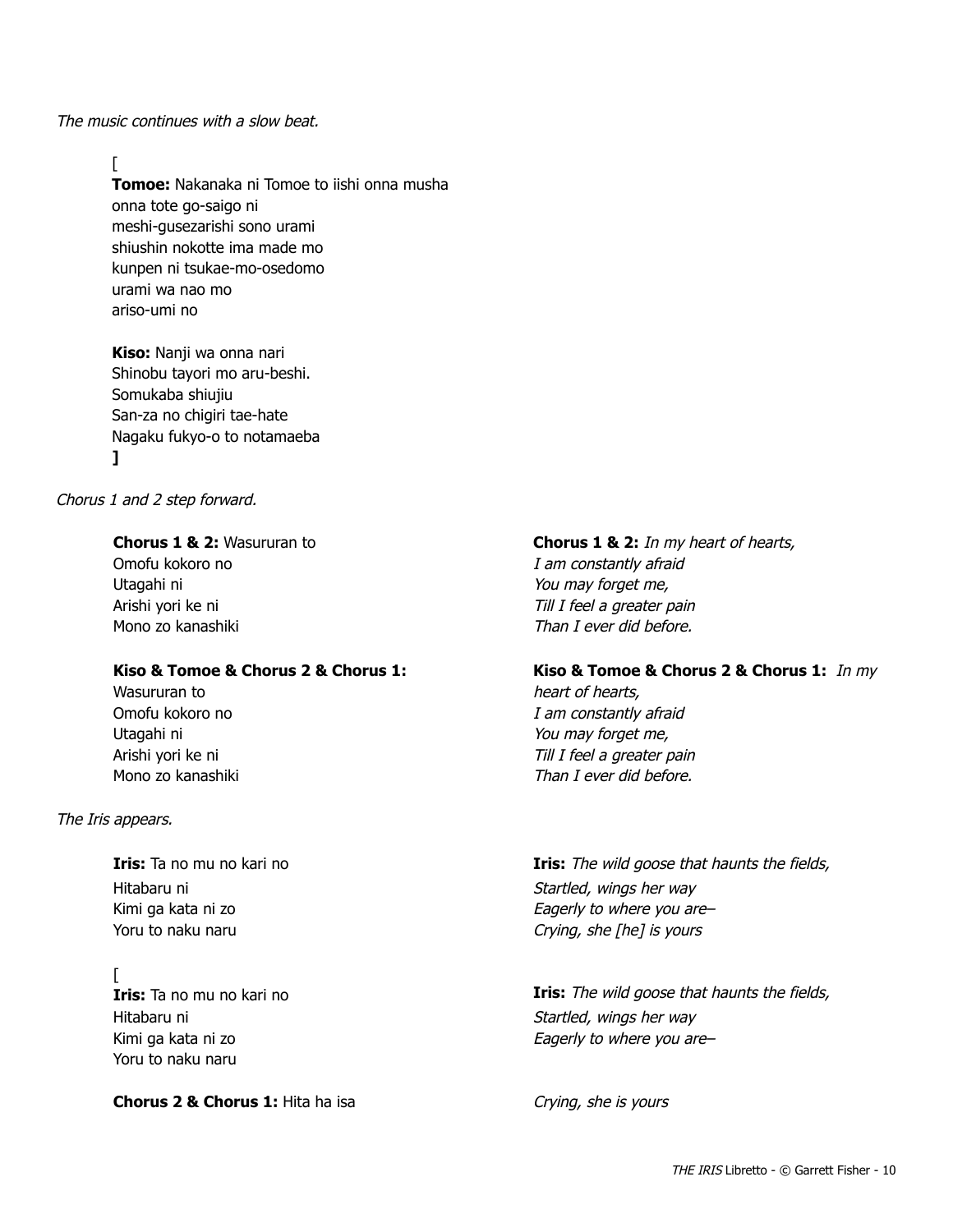Omohi-yasuran Omo-kage ni nomi Itodo mietsutsu ]  $\lceil$ **Iris:** Ta no mu no kari no Hitabaru ni Kimi ga kata ni zo Yoru to naku naru

**Chorus 2 & Chorus 1 & Kiso & Tomoe:** Hita ha isa Omohi-yasuran Omo-kage ni nomi Itodo mietsutsu ]  $\lceil$ **Iris:** Ah– **Chorus 2 & Chorus 1 & Kiso & Tomoe:** Waga kata ni Yoru to naku naru Ta no mu no kari wo Itsu ka wasuren  $\mathbb{I}$ **All:** omohikeri to ha Shiri mo shinamashi

Do you (could it be?) Really love me after all? My darling, you come to me More and more, almost real.

**Iris:** The wild goose that haunts the fields, Startled, wings her way Eagerly to where you are– Crying, she is yours

**Chorus 2 & Chorus 1 & Kiso & Tomoe:** Do you (could it be?) Really love me after all? My darling, you come to me More and more, almost real.

**Chorus 2 & Chorus 1 & Kiso & Tomoe:** Crying, you are mine, You come, so I hear, my way, The wild goose that haunts the fields. Ah, how could I forget you?

**All:** *I will know without a doubt* That you love me after all.

#### **Track 11: Petals, bleeding deep**

The Iris steps forward. She is wearing Tomoe's robe and Kiso's helmet. Both Tomoe and Kiso see her.

| <b>Iris:</b> No, no kono kamuri kara-kinu o goran<br>sorae.                                               | <b>Iris:</b> Pray, look at this hat and this Chinese robe.                                   |
|-----------------------------------------------------------------------------------------------------------|----------------------------------------------------------------------------------------------|
| <b>Kiso:</b> Sate sate omni wa ikanaru hito zo.                                                           | Kiso: But I wonder who you might be.                                                         |
| Iris: Makoto wa ware wa kakitsubata no sei nari.                                                          | <b>Iris:</b> In truth, I am the spirit of the kakitsubata.                                   |
| <b>Chorus 2 &amp; Chorus 1 &amp; Kiso &amp; Tomoe: Amaneku</b><br>saido<br>Risho-o no<br><b>Iris: Ah-</b> | <b>Chorus 2 &amp; Chorus 1 &amp; Kiso &amp; Tomoe:</b> To save<br>all-<br>And to bless them. |
| Tomoe: Oh-<br><b>Chorus 2 &amp; Chorus 1 &amp; Kiso &amp; Iris: Amaneku</b>                               | Chorus 2 & Chorus 1 & Kiso & Iris:<br>To save all-                                           |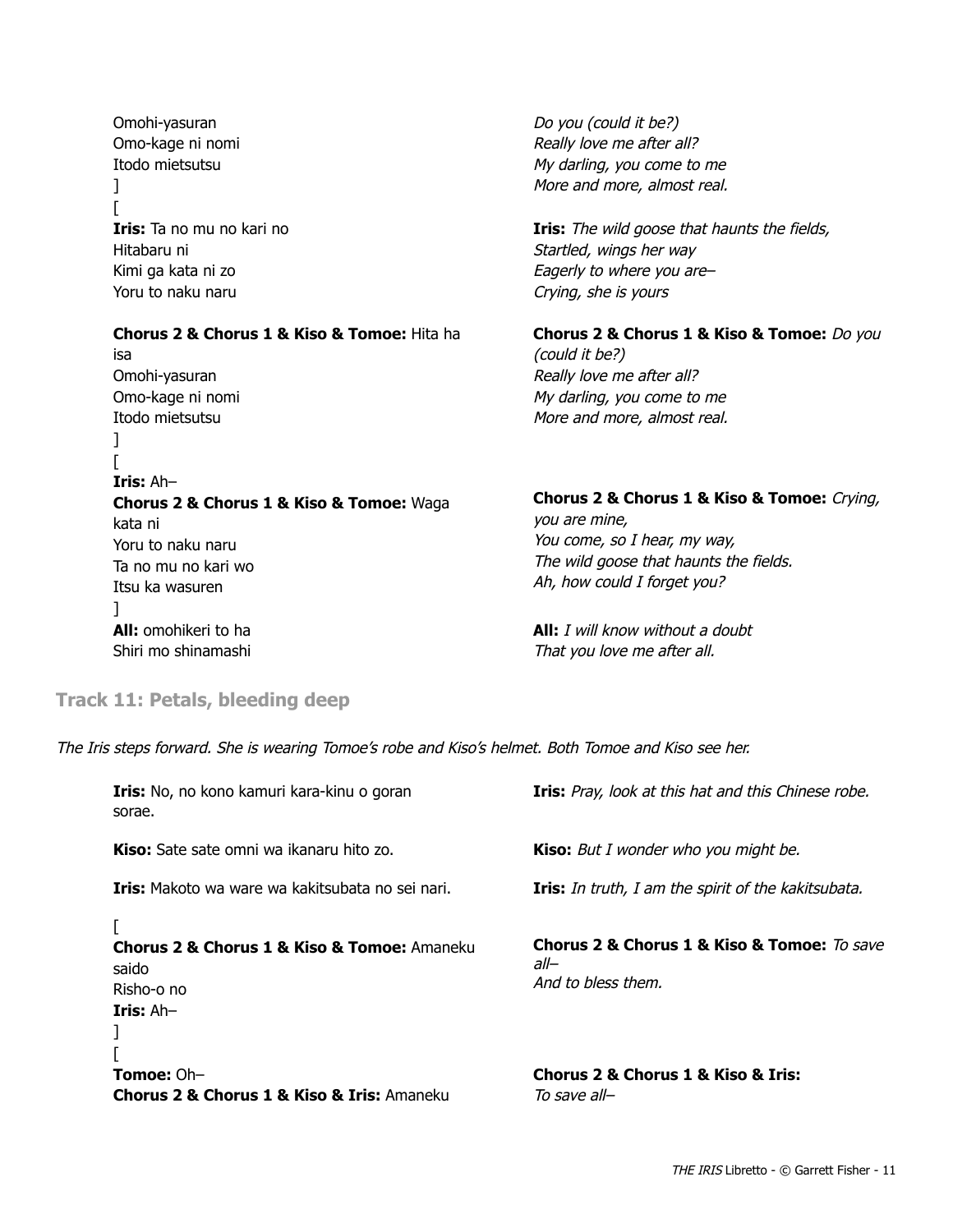saido Risho-o no ]  $\lceil$ **Tomoe:** Ah-**Chorus 2 & Chorus 1 & Kiso & Iris:** Oh ]

**Chorus 1: Oh-**

#### **Chorus 2 & Chorus 1 & Kiso & Iris:** Rishoo no **Chorus 2 & Chorus 1 & Kiso & Iris:**

**Kiso:** Amaneku saido **Tomoe:** To save all–

**Chorus 2:** Risho-<br> **Chorus 2:** Save-

**Kiso:** Saido-<br> **Kiso:** Bless-

**Chorus 1:** Risho-<br> **Chorus 1:** Save-

#### $\Gamma$

**Tomoe & Kiso & Chorus 1 & Chorus 2:** Risho, Saido  $\mathbf{I}$ 

**Tomoe: wasuru na yo** hodo ha kumowi ni narinu to mo sora yuku tsuki no meguri-afu made

### **Track 12: Fall into open hands**

Instrumental interlude.

**Chorus 2 & Chorus 1:** Ato no urami no kara-koromo

Instrumental interlude.

And to bless them.

And to bless them.

**All:** Michi ni-<br>**All:** He went his way.

**Tomoe:** Never forget me, though the long way between us merges into cloud, till the sky-wandering moon at last comes around once more

**Iris:** Wakare-koshi **Iris:** Separation, and-

**Chorus 2 & Chorus 1:** after it, a heart grief-worn in the Chinese robe.

**Iris:** Sode o miyako ni **Iris:** Its sleeves toward the Capital

**Chorus 2 & Chorus 1:** kaesabaya **Chorus 2 & Chorus 1:** Let me turn in longing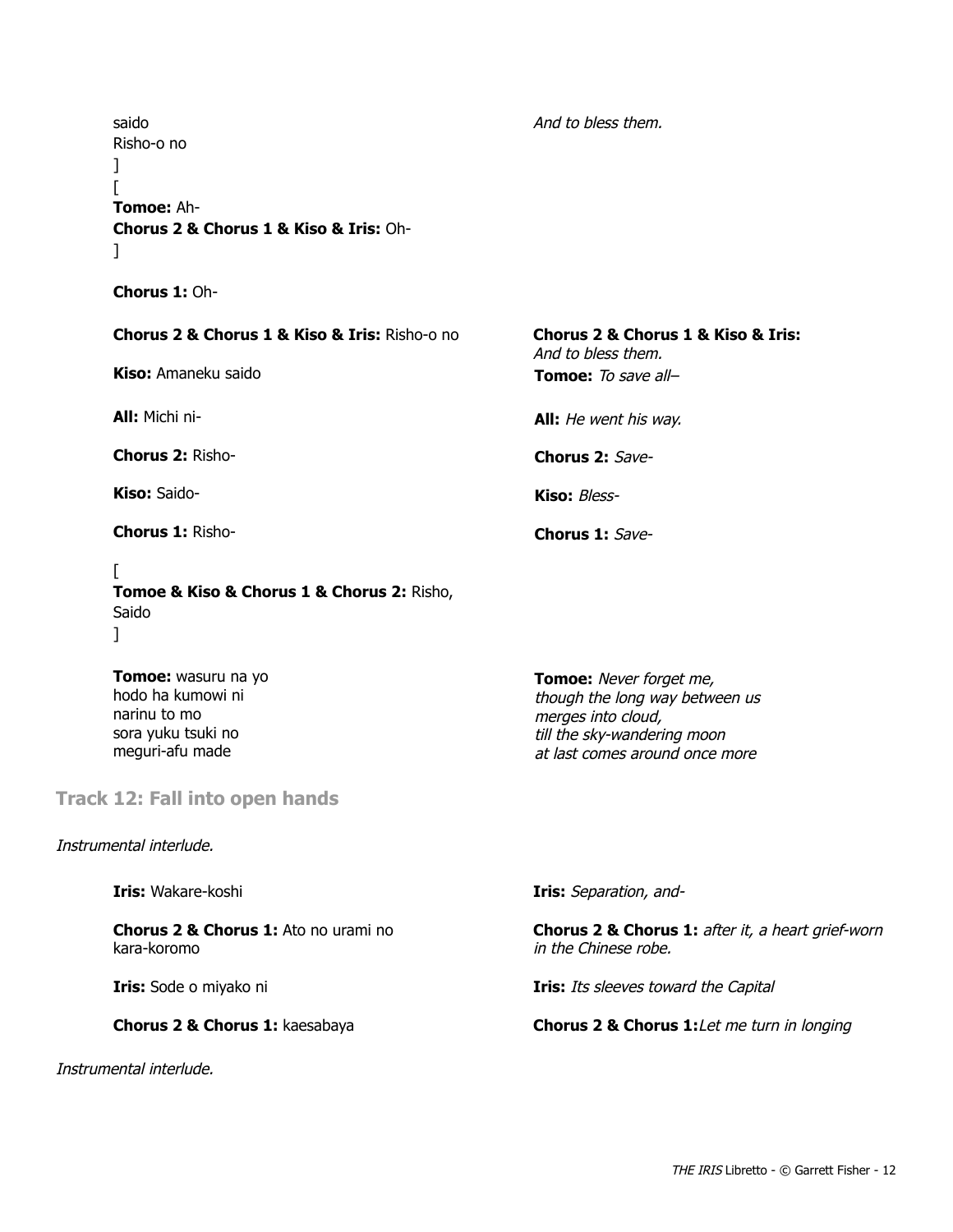#### **Chorus 2 & Chorus 1 & Narhira & Kiso:**

Kaesabaya, kaesabaya, etc.

#### **Iris & Chorus 2 & Chorus 1 & Kiso:** harubaru kinuru kara-koromo ki-tsutsu ya mai o kanazuran

#### **Iris & Chorus 2 & Chorus 1 & Kiso:** harubaru kinuru kara-koromo

ki-tsutsu ya mai o kanazuran

 $\Gamma$ 

#### **Tomoe: Ah-Iris & Chorus 2 & Chorus 1 & Kiso: Kakitsubata,** etc.  $\mathbf{1}$

**Chorus 2 & Chorus 1 & Narhira & Kiso:** Let me turn in longing

**Iris & Chorus 2 & Chorus 1 & Kiso:** Far was the way and wearing, the Chinese Robe, I wear now, performing a dance.

**Iris & Chorus 2 & Chorus 1 & Kiso:** Far was the way and wearing, the Chinese Robe, I wear now, performing a dance.

#### **Tomoe & Iris & Chorus 2 & Chorus 1 & Kiso:** Sode o miyako ni, kaesabaya Wakare-koshi-

**Tomoe & Iris & Chorus 2 & Chorus 1 & Kiso:** Its sleeves toward the Capital, Let me turn in longing-

**Kiso & Tomoe:** Ato no urami no kara-koromo **Kiso & Tomoe:** after it, a heart grief-worn in the

#### **Track 13: Turning and toward**

**Tomoe:** samete ka

**Kiso:** yume ka, samete ka

**Tomoe:** nete ka, omohoezu

**Kiso:** yume ka utsutsuka

**Tomoe & Kiso:** Hikari no midarete-<br>In a sparkling crisscross of light-

**Tomoe:** kimi ya koshi **Tomoe:** did you come to me?

**Kiso:** ware ya yukikemu **Kiso:** Was it I who went to you?

**Tomoe:** omohoezu **Tomoe:** I have no idea.

**Kiso:** omohoezu **Kiso:** I have no idea.

Chinese robe.

**Tomoe:** yume ka utsutsuka **Tomoe:** Did I dream it? Was it real?

**Kiso:** nete ka samete ka **Kiso:** Was I sleeping or awake?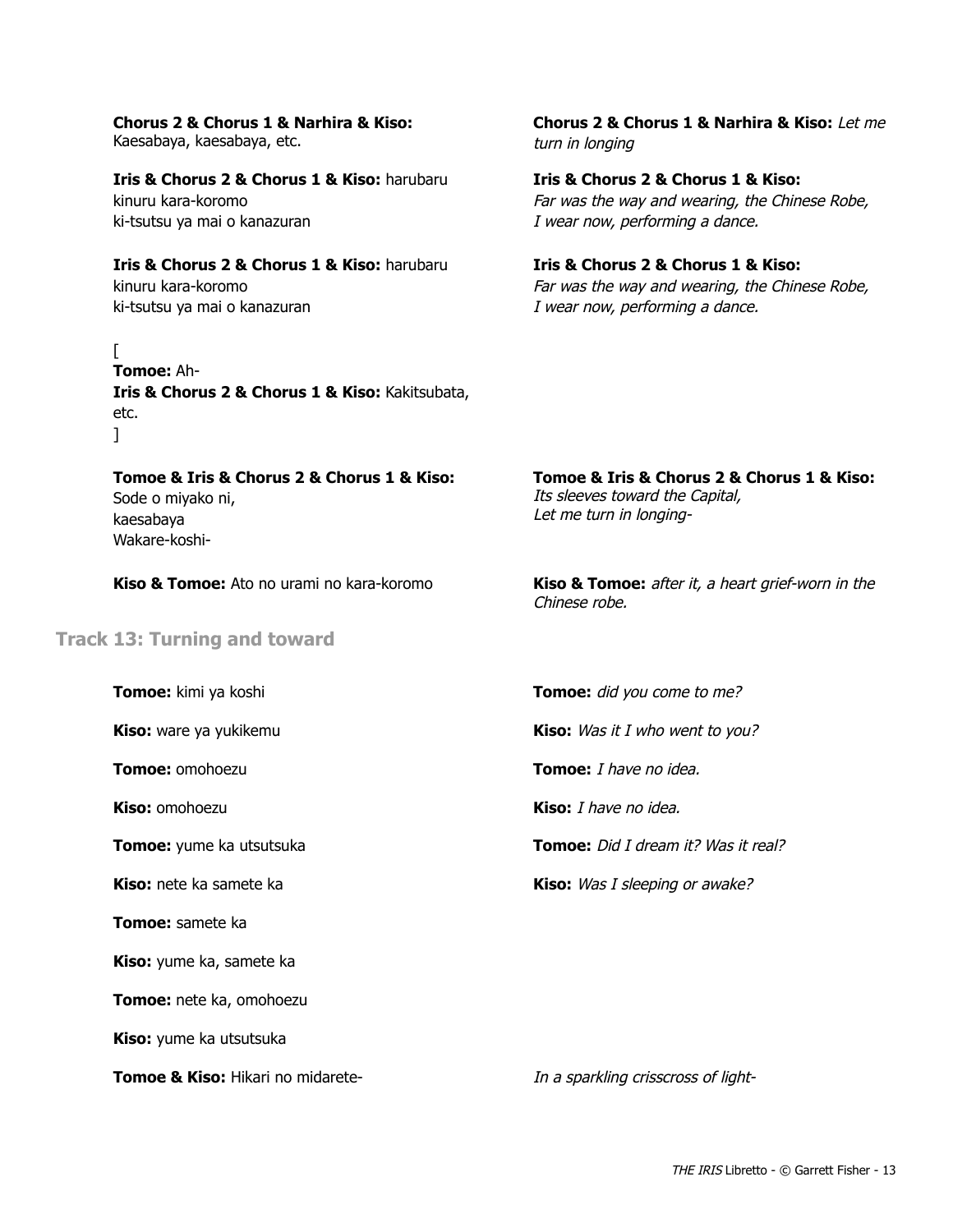#### **Track 15: Rising fireflies:**

**Iris:** yuku hotaru kumo no uhe made inubeku ha aki kaze fuku to kari ni tsuge-kose

 $\lceil$ **Chorus 1 & Chorus 2:** Kimi ya koshi ware ya yukikemu  $\mathbb{I}$ 

**Tomoe & Chorus 1: yuku hotaru** kumo no uhe made inubeku ha aki kaze fuku to kari ni tsuge-kose

**Tomoe & Chorus 1:** Kimi ya koshi ware ya yukikemu

[ **Tomoe & Chorus 1:** Kimi ya koshi ware ya yukikemu Kiso & Chorus 2: yuku hotaru kumo no uhe made ]

**Kiso & Chorus 2:** aki kaze fuku to kari ni tsuge-kose

 $\Gamma$ **Kiso & Chorus 2: aki kaze fuku to** kari ni tsuge-kose

**Kiso & Chorus 2:** Kimi ya koshi ware ya yukikemu ]

**Iris & Chorus 2 & Kiso & Chorus 1 & Tomoe:** Hikari no midarete, etc.

**Iris & Chorus 2 & Kiso & Chorus 1 & Tomoe:** Mukashi narikere

**Iris:** wandering fireflies should your roaming carry you high above the clouds, tell the wild geese on the wing an autumn breeze is blowing

**Chorus 1 & Chorus 2:** did you come to me? Was it I who went to you?

**Tomoe & Chorus 1: wandering fireflies** should your roaming carry you high above the clouds, tell the wild geese on the wing an autumn breeze is blowing

Tomoe & Chorus 1: did you come to me? Was it I who went to you?

Tomoe & Chorus 1: did you come to me? Was it I who went to you? wandering fireflies should your roaming carry you

**Kiso & Chorus 2:** tell the wild geese on the wing an autumn breeze is blowing

**Kiso & Chorus 2:** tell the wild geese on the wing an autumn breeze is blowing Kiso & Chorus 2: did you come to me? Was it I who went to you?

**Iris:** Hikari no midarete, etc. **IFIC 1888 IFIC 1888 Iris:** In a sparkling crisscross of light

**Iris & Chorus 2 & Kiso & Chorus 1 & Tomoe:** In a sparkling crisscross of light-

**Iris & Chorus 2 & Kiso & Chorus 1 & Tomoe:** Its color alone, indeed,